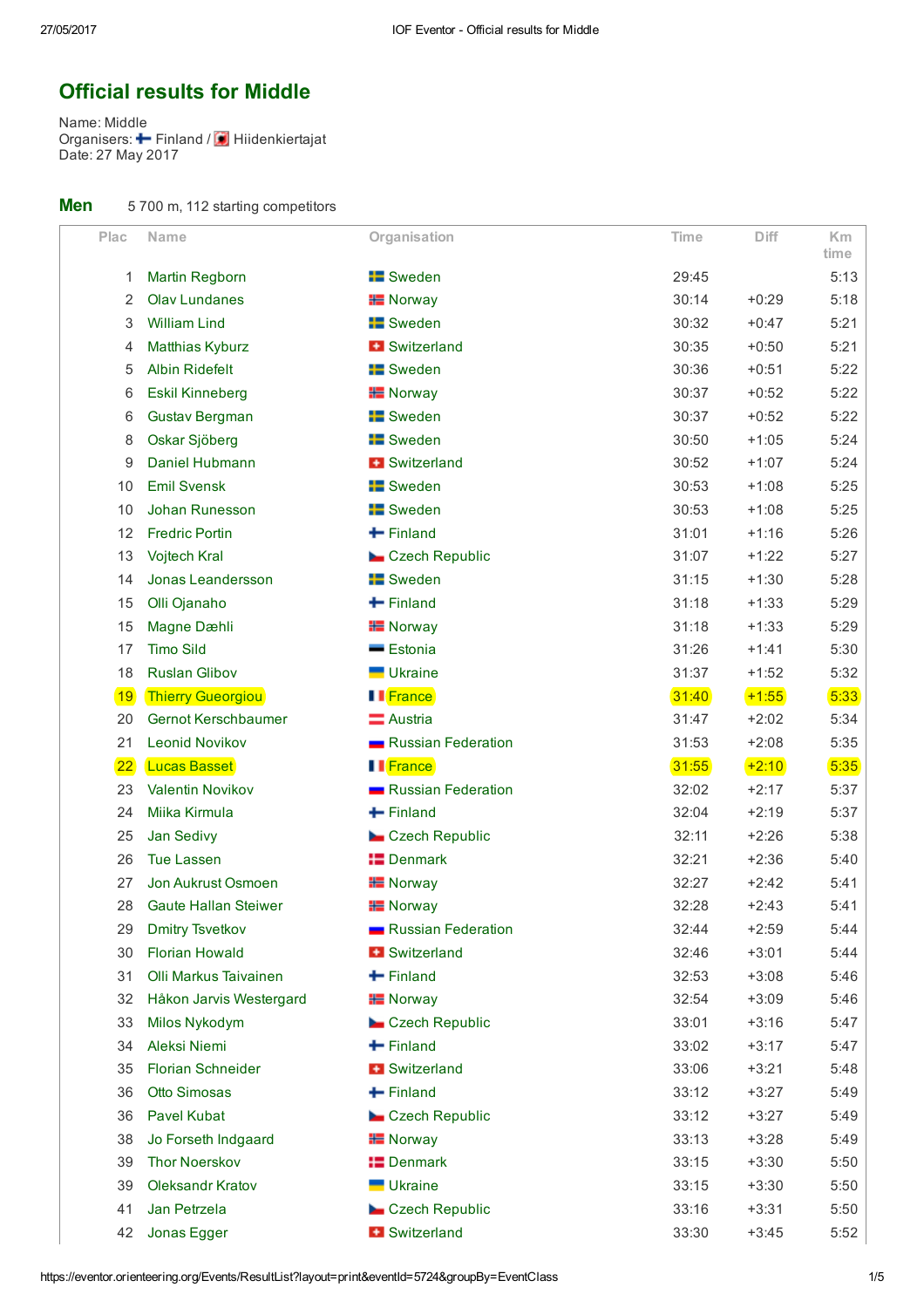|      |                               |                         |       |          | <b>Km</b> |
|------|-------------------------------|-------------------------|-------|----------|-----------|
| Plac | Name                          | Organisation            | Time  | Diff     | time      |
| 43   | Denys Shcherbakov             | Ukraine                 | 33:36 | $+3:51$  | 5:53      |
| 44   | <b>Bartosz Pawlak</b>         | Poland                  | 33:38 | $+3:53$  | 5:54      |
| 45   | Elias Kuukka                  | $+$ Finland             | 33:39 | $+3:54$  | 5:54      |
| 46   | Øystein Kvaal Østerbø         | $\pm$ Norway            | 33:42 | $+3:57$  | 5:54      |
| 47   | Einari Heinaro                | $\blacksquare$ Finland  | 34:03 | $+4:18$  | 5:58      |
| 48   | <b>Rudolfs Zernis</b>         | <b>E</b> Latvia         | 34:16 | $+4:31$  | 6:00      |
| 49   | Dmitrii Nakonechnyi           | Russian Federation      | 34:19 | $+4:34$  | 6:01      |
| 50   | <b>Artem Popov</b>            | Russian Federation      | 34:21 | $+4:36$  | 6:01      |
| 51   | Nicolas Rio                   | <b>I</b> France         | 34:27 | $+4:42$  | 6:02      |
| 52   | Martin Hubmann                | <b>B</b> Switzerland    | 34:28 | $+4:43$  | 6:02      |
| 53   | Peter Hodkinson               | <b>Reat Britain</b>     | 34:32 | $+4:47$  | 6:03      |
| 54   | Pavlo Ushkvarok               | <b>Ukraine</b>          | 34:40 | $+4:55$  | 6:04      |
| 55   | <b>Ralph Street</b>           | <b>Reat Britain</b>     | 34:44 | $+4:59$  | 6:05      |
| 56   | <b>Vincent Coupat</b>         | <b>I</b> France         | 34:45 | $+5:00$  | 6:05      |
| 57   | Soeren Schwartz               | <b>E</b> Denmark        | 34:46 | $+5:01$  | 6:05      |
| 58   | <b>Ulf Forseth Indgaard</b>   | <b>H</b> Norway         | 34:47 | $+5:02$  | 6:06      |
| 58   | <b>Robert Merl</b>            | Austria                 | 34:47 | $+5:02$  | 6:06      |
| 60   | <b>Christoph Meier</b>        | <b>H</b> Switzerland    | 34:49 | $+5:04$  | 6:06      |
| 61   | Björn Cederberg               | <b>I</b> Denmark        | 34:50 | $+5:05$  | 6:06      |
| 62   | <b>Andris Jubelis</b>         | Latvia                  | 35:10 | $+5:25$  | 6:10      |
| 63   | <b>Frederic Tranchand</b>     | <b>I</b> France         | 35:14 | $+5:29$  | 6:10      |
| 64   | Lauri Sild                    | Estonia                 | 35:15 | $+5:30$  | 6:11      |
| 65   | <b>Artem Panchenko</b>        | <b>Ukraine</b>          | 35:55 | $+6:10$  | 6:18      |
| 66   | <b>Matthias Reiner</b>        | <b>E</b> Austria        | 35:57 | $+6:12$  | 6:18      |
| 67   | <b>Kenny Kivikas</b>          | Estonia                 | 36:01 | $+6:16$  | 6:19      |
| 68   | <b>Chris Smithard</b>         | <b>Reat Britain</b>     | 36:04 | $+6:19$  | 6:19      |
| 69   | <b>Riccardo Scalet</b>        | <b>I</b> Italy          | 36:05 | $+6:20$  | 6:19      |
| 70   | Kristo Heinmann               | Estonia                 | 36:19 | $+6:34$  | 6:22      |
| 71   | <b>Alan Cherry</b>            | <b>**</b> Great Britain | 36:24 | $+6:39$  | 6:23      |
| 72   | <b>Magnus Dewett</b>          | <b>I</b> Denmark        | 36:32 | $+6:47$  | 6:24      |
| 73   | <b>Antonio Martinez Perez</b> | $\equiv$ Spain          | 36:37 | $+6:52$  | 6:25      |
| 74   | Jonathan Crickmore            | <b>Start Britain</b>    | 36:39 | $+6:54$  | 6:25      |
| 75   | Wojciech Kowalski             | <b>Poland</b>           | 36:44 | $+6:59$  | 6:26      |
| 76   | Peter Bray                    | <b>**</b> Great Britain | 36:49 | $+7:04$  | 6:27      |
| 77   | <b>Bjarne Friedrichs</b>      | Germany                 | 36:55 | $+7:10$  | 6:28      |
| 78   | Riccardo Rancan               | <b>+ Switzerland</b>    | 37:10 | $+7:25$  | 6:31      |
| 79   | <b>Mathias Peter</b>          | <b>E</b> Austria        | 37:18 | $+7:33$  | 6:32      |
| 80   | Sebastian Inderst             | <b>I</b> Italy          | 37:34 | $+7:49$  | 6:35      |
| 81   | Mikolaj Dutkowski             | <b>Poland</b>           | 37:41 | $+7:56$  | 6:36      |
| 82   | Felix Späth                   | Germany                 | 37:47 | $+8:02$  | 6:37      |
| 83   | <b>Matthias Groell</b>        | Austria                 | 37:49 | $+8:04$  | 6:38      |
| 84   | <b>Tim Robertson</b>          | <b>New Zealand</b>      | 38:02 | $+8:17$  | 6:40      |
| 85   | <b>Quentin Rauturier</b>      | <b>I</b> France         | 38:11 | $+8:26$  | 6:41      |
| 86   | <b>Eduardo Gil Marcos</b>     | $\equiv$ Spain          | 38:20 | $+8:35$  | 6:43      |
| 87   | <b>Marek Minar</b>            | Czech Republic          | 39:02 | $+9:17$  | 6:50      |
| 88   | <b>Adrien Delenne</b>         | <b>I</b> France         | 39:17 | $+9:32$  | 6:53      |
| 88   | <b>Tomas Kubelka</b>          | Czech Republic          | 39:17 | $+9:32$  | 6:53      |
| 90   | <b>Nitsan Yasur</b>           | $\equiv$ Israel         | 39:23 | $+9:38$  | 6:54      |
| 91   | Jonas Hubacek                 | Czech Republic          | 39:41 | $+9:56$  | 6:57      |
| 92   | <b>Michal Olejnik</b>         | Poland                  | 39:57 | $+10:12$ | 7:00      |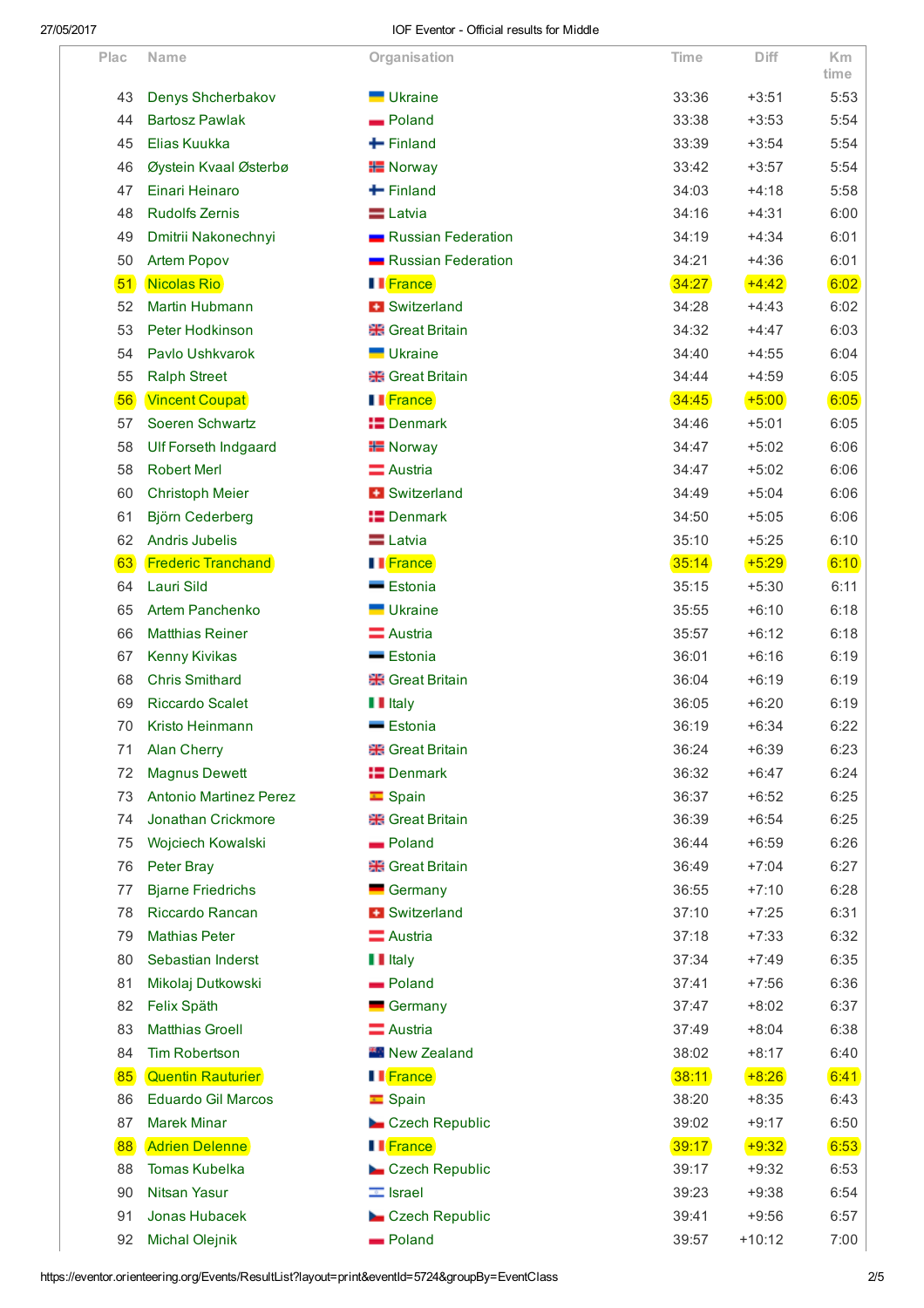| Plac | Name                        | Organisation         | Time           | <b>Diff</b> | Km<br>time |
|------|-----------------------------|----------------------|----------------|-------------|------------|
| 93   | <b>Sander Vaher</b>         | $=$ Estonia          | 40:24          | $+10:39$    | 7:05       |
| 94   | <b>Andrey Khramov</b>       | Russian Federation   | 40:25          | $+10:40$    | 7:05       |
| 95   | <b>Tonis Laugesaar</b>      | Estonia              | 40:28          | $+10:43$    | 7:05       |
| 96   | <b>Bryan RusselKeely</b>    | <b>Australia</b>     | 43:07          | $+13:22$    | 7:33       |
| 97   | <b>Gregory Ahlswede</b>     | <b>United States</b> | 43:23          | $+13:38$    | 7:36       |
| 98   | <b>Piotr Parfianowicz</b>   | <b>Poland</b>        | 43:38          | $+13:53$    | 7:39       |
| 99   | <b>Matthias Kretzschmar</b> | Germany              | 44:16          | $+14:31$    | 7:45       |
| 100  | Hirokazu Osaki              | Japan                | 44:26          | $+14:41$    | 7:47       |
| 101  | <b>Loic Marty</b>           | <b>II</b> France     | 45:33          | $+15:48$    | 7:59       |
| 102  | <b>Desmond Franssen</b>     | <b>Belgium</b>       | 45:58          | $+16:13$    | 8:03       |
| 103  | <b>Kerrin Rattray</b>       | <b>Australia</b>     | 46:32          | $+16:47$    | 8:09       |
| 104  | <b>Asaf Avner</b>           | $\equiv$ Israel      | 47:14          | $+17:29$    | 8:17       |
| 105  | <b>Matthew Schepisi</b>     | <b>Australia</b>     | 49:28          | $+19:43$    | 8:40       |
| 106  | <b>Marvin Goericke</b>      | Germany              | 50:32          | $+20:47$    | 8:51       |
| 107  | Tsz Wai Yu                  | <b>E</b> Hong Kong   | 53:24          | $+23:39$    | 9:22       |
| 108  | Kin Wai Lee                 | <b>E</b> Hong Kong   | 54:32          | $+24:47$    | 9:34       |
| 109  | Man Long Chow               | <b>E</b> Hong Kong   | 1:08:56        | $+39:11$    | 12:05      |
| 110  | Wing Chung Tam              | <b>E</b> Hong Kong   | 1:21:06        | $+51:21$    | 14:13      |
| 111  | Ka Ching Lam                | <b>E</b> Hong Kong   | 1:27:57        | $+58:12$    | 15:25      |
|      | <b>Andreu Blanes</b>        | $\blacksquare$ Spain | did not finish |             |            |
|      | Andreas Hougaard Boesen     | $\equiv$ Denmark     | did not start  |             |            |

Women 4 600 m, 112 starting competitors

| Plac | Name                      | Organisation              | Time  | Diff    | <b>Km</b><br>time |
|------|---------------------------|---------------------------|-------|---------|-------------------|
| 1    | Helena Jansson            | <b>Example 15</b> Sweden  | 29:45 |         | 6:28              |
| 2    | Natalia Gemperle          | Russian Federation        | 30:35 | $+0:50$ | 6:38              |
| 3    | <b>Lina Strand</b>        | <b>E</b> Sweden           | 30:56 | $+1:11$ | 6:43              |
| 4    | Sabine Hauswirth          | <b>B</b> Switzerland      | 31:15 | $+1:30$ | 6:47              |
| 5    | Marika Teini              | $+$ Finland               | 31:19 | $+1:34$ | 6:48              |
| 6    | Maja Alm                  | $\equiv$ Denmark          | 31:33 | $+1:48$ | 6:51              |
| 7    | <b>Emily Kemp</b>         | <b>I-I</b> Canada         | 31:43 | $+1:58$ | 6:53              |
| 8    | Sari Anttonen             | $\leftarrow$ Finland      | 31:48 | $+2:03$ | 6:54              |
| 9    | Emma Johansson            | <b>Exercise</b> Sweden    | 31:57 | $+2:12$ | 6:56              |
| 10   | Svetlana Mironova         | Russian Federation        | 32:05 | $+2:20$ | 6:58              |
| 11   | Ida Bobach                | $\blacksquare$ Denmark    | 32:08 | $+2:23$ | 6:59              |
| 12   | Saila Kinni               | $\bigleftarrow$ Finland   | 32:14 | $+2:29$ | 7:00              |
| 13   | <b>Marianne Andersen</b>  | <b>H</b> Norway           | 32:25 | $+2:40$ | 7:02              |
| 14   | <b>Tove Alexandersson</b> | <b>E</b> Sweden           | 32:27 | $+2:42$ | 7:03              |
| 15   | Venla Harju               | $+$ Finland               | 32:38 | $+2:53$ | 7:05              |
| 16   | <b>Hollie Orr</b>         | <b>Re</b> Great Britain   | 32:47 | $+3:02$ | 7:07              |
| 17   | <b>Ingjerd Myhre</b>      | <b>H</b> Norway           | 32:50 | $+3:05$ | 7:08              |
| 18   | <b>Alva Olsson</b>        | <b>E</b> Sweden           | 33:12 | $+3:27$ | 7:13              |
| 19   | Merja Rantanen            | $\blacksquare$ Finland    | 33:21 | $+3:36$ | 7:15              |
| 20   | Ursula Kadan              | $\equiv$ Austria          | 33:37 | $+3:52$ | 7:18              |
| 21   | <b>Julia Gross</b>        | <b>B</b> Switzerland      | 33:40 | $+3:55$ | 7:19              |
| 22   | Nadiya Volynska           | <b>Ukraine</b>            | 33:44 | $+3:59$ | 7:20              |
| 23   | Isia Basset               | <b>I</b> France           | 33:45 | $+4:00$ | 7:20              |
| 24   | Tatyana Riabkina          | <b>Russian Federation</b> | 33:48 | $+4:03$ | 7:20              |
| 25   | Karolin Ohlsson           | <b>E</b> Sweden           | 33:50 | $+4:05$ | 7:21              |

https://eventor.orienteering.org/Events/ResultList?layout=print&eventId=5724&groupBy=EventClass 3/5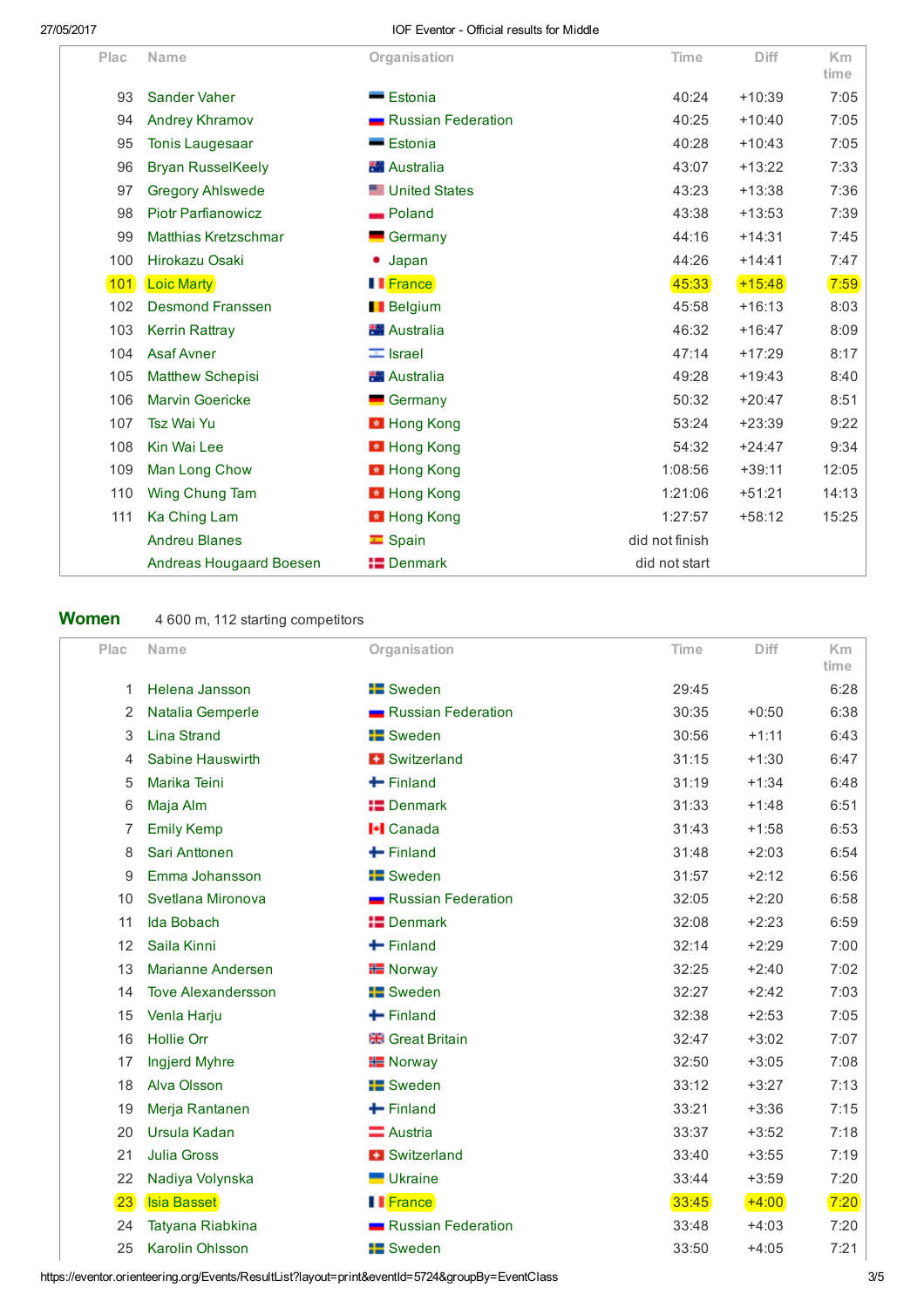| Plac            | Name                           | Organisation             | <b>Time</b> | Diff     | <b>Km</b><br>time |
|-----------------|--------------------------------|--------------------------|-------------|----------|-------------------|
| 26              | Natalia Efimova                | Russian Federation       | 34:03       | $+4:18$  | 7:24              |
| 27              | Emma Johansson                 | <b>H</b> Norway          | 34:05       | $+4:20$  | 7:24              |
| 28              | Sofia Haajanen                 | $\leftarrow$ Finland     | 34:12       | $+4:27$  | 7:26              |
| 29              | <b>Lilian Forsgren</b>         | <b>Example 15</b> Sweden | 34:17       | $+4:32$  | 7:27              |
| 30              | Ida Marie Næss Bjørgul         | <b>H</b> Norway          | 34:34       | $+4:49$  | 7:30              |
| 31              | Miia Niittynen                 | $\pm$ Finland            | 34:36       | $+4:51$  | 7:31              |
| 32              | Silje Ekroll Jahren            | <b>H</b> Norway          | 34:43       | $+4:58$  | 7:32              |
| 33              | Elena Roos                     | <b>E</b> Switzerland     | 34:47       | $+5:02$  | 7:33              |
| 34              | Anastasia Rudnaya              | Russian Federation       | 34:56       | $+5:11$  | 7:35              |
| 35 <sub>o</sub> | <b>Amelie Chataing</b>         | <b>II</b> France         | 35:12       | $+5:27$  | 7:39              |
| 36              | Sara Hagstrom                  | <b>Exercise</b> Sweden   | 35:29       | $+5:44$  | 7:42              |
| 37              | Andrine Benjaminsen            | <b>H</b> Norway          | 35:40       | $+5:55$  | 7:45              |
| 38              | Nikoline Ekeberg Schjerve      | <b>H</b> Norway          | 35:44       | $+5:59$  | 7:46              |
| 39              | Kirsi Nurmi                    | $\blacksquare$ Finland   | 35:46       | $+6:01$  | 7:46              |
| 40              | Vendula Horcickova             | Czech Republic           | 35:51       | $+6:06$  | 7:47              |
| 41              | <b>Martina Ruch</b>            | <b>E</b> Switzerland     | 36:03       | $+6:18$  | 7:50              |
| 41              | Josefin Tjernlund              | <b>Exercise</b> Sweden   | 36:03       | $+6:18$  | 7:50              |
| 43              | <b>Yulia Novikova</b>          | Russian Federation       | 36:06       | $+6:21$  | 7:50              |
| 44              | Denisa Kosova                  | Czech Republic           | 36:09       | $+6:24$  | 7:51              |
| 45              | Fanni Gyurko                   | $\equiv$ Hungary         | 36:12       | $+6:27$  | 7:52              |
| 46              | Sarina Jenzer                  | <b>H</b> Switzerland     | 36:13       | $+6:28$  | 7:52              |
| 47              | Annika Rihma                   | <b>Estonia</b>           | 36:14       | $+6:29$  | 7:52              |
| 48              | Galina Vinogradova             | Russian Federation       | 36:22       | $+6:37$  | 7:54              |
| 49              | Susen Lösch                    | Germany                  | 37:08       | $+7:23$  | 8:04              |
| 50              | <b>Paula Gross</b>             | <b>H</b> Switzerland     | 37:10       | $+7:25$  | 8:04              |
| 51              | Jana Knapova                   | Czech Republic           | 37:13       | $+7:28$  | 8:05              |
| 52              | Laura Vike                     | $\blacksquare$ Latvia    | 37:14       | $+7:29$  | 8:05              |
| 53              | Anna Serrallonga Arques        | $\blacksquare$ Spain     | 37:26       | $+7:41$  | 8:08              |
| 54              | Inga Dambe                     | $\equiv$ Latvia          | 37:27       | $+7:42$  | 8:08              |
| 55              | Adela Indrakova                | Czech Republic           | 37:29       | $+7:44$  | 8:08              |
| 56              | <b>Cecilie Friberg Klysner</b> | <b>E</b> Denmark         | 37:32       | $+7:47$  | 8:09              |
| 57              | <b>Catherine Taylor</b>        | <b>Ref</b> Great Britain | 37:39       | $+7:54$  | 8:11              |
| 58              | <b>Megan Carter Davies</b>     | <b>Reat Britain</b>      | 37:42       | $+7:57$  | 8:11              |
| 59              | Aleksandra Hornik              | Poland                   | 38:12       | $+8:27$  | 8:18              |
| 60              | Barbora Hruskova               | Czech Republic           | 38:13       | $+8:28$  | 8:18              |
| 61              | Krystal Neumann                | <b>Australia</b>         | 38:19       | $+8:34$  | 8:19              |
| 62              | Olga Sluta                     | <b>Ukraine</b>           | 38:44       | $+8:59$  | 8:25              |
| 63              | <b>Irina Nyberg</b>            | Russian Federation       | 38:52       | $+9:07$  | 8:26              |
| 64              | Laura Ramstein                 | Austria                  | 38:53       | $+9:08$  | 8:27              |
| 65              | Lauriane Beauvisage            | <b>I</b> France          | 39:02       | $+9:17$  | 8:29              |
| 66              | Hanna Müller                   | <b>B</b> Switzerland     | 39:23       | $+9:38$  | 8:33              |
| 67              | Jo Shepherd                    | <b>Resear Britain</b>    | 39:34       | $+9:49$  | 8:36              |
| 68              | Gabija Razaityte               | Lithuania                | 39:39       | $+9:54$  | 8:37              |
| 69              | Olha Panchenko                 | <b>Ukraine</b>           | 39:52       | $+10:07$ | 8:40              |
| 70              | Miri Thrane Ødum               | <b>E</b> Denmark         | 40:16       | $+10:31$ | 8:45              |
| 71              | Hanna Wisniewska               | - Poland                 | 40:29       | $+10:44$ | 8:48              |
| 72              | Anja Arbter                    | Austria                  | 40:31       | $+10:46$ | 8:48              |
| 73              | Amanda Falck Weber             | <b>E</b> Denmark         | 40:45       | $+11:00$ | 8:51              |
| 74              | Violeta Feliciano Sanjuan      | $\equiv$ Spain           | 41:10       | $+11:25$ | 8:56              |
| 75              | Liis Johanson                  | Estonia                  | 41:11       | $+11:26$ | 8:57              |